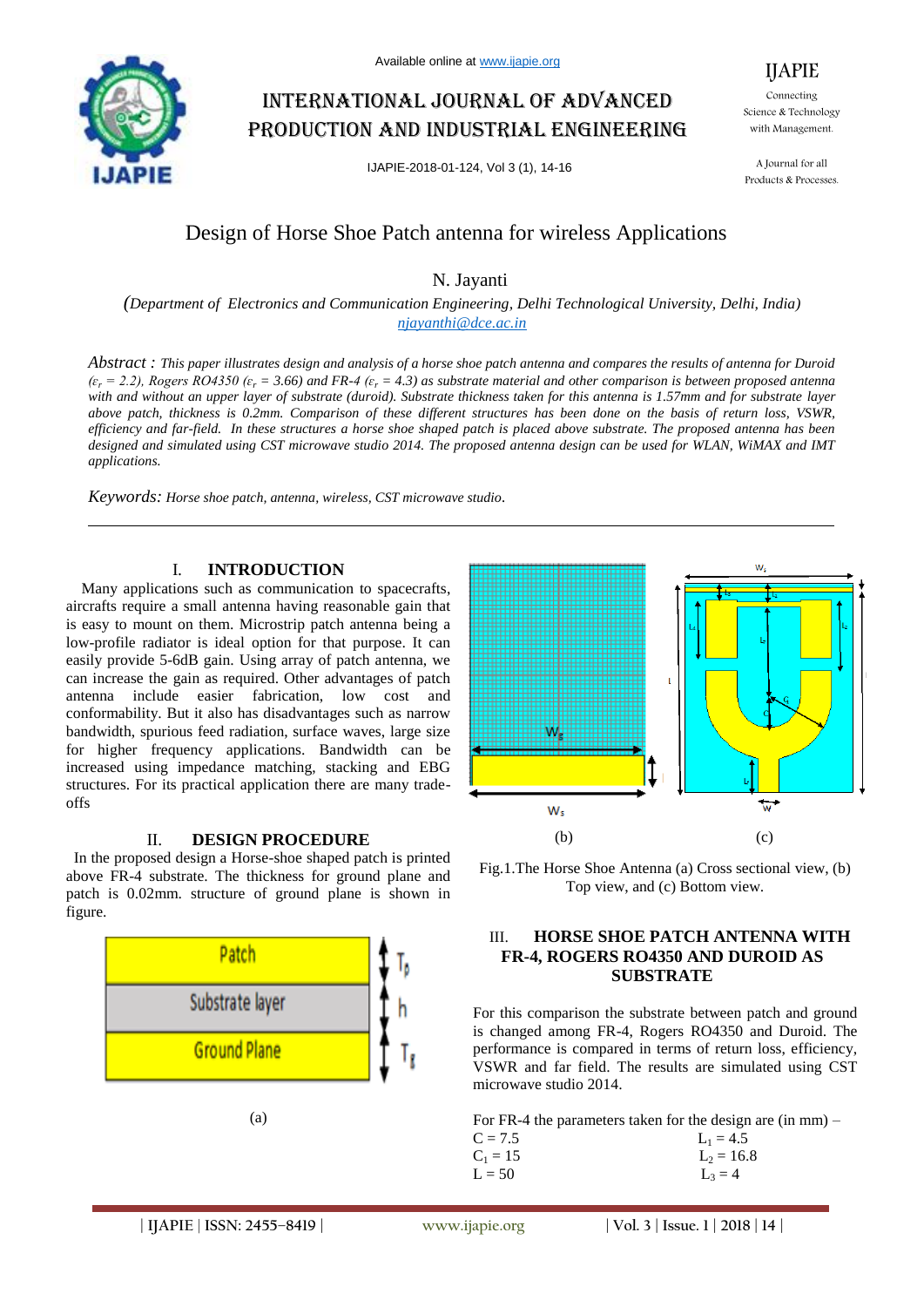## *N. Jayanti International Journal of Advanced Production and Industrial Engineering*

| $W_s = 40$         | $L_4 = 13.8$ |
|--------------------|--------------|
| $L_g = 7$          | $L_5 = 48$   |
| $W_g = 39$         | $L_6 = 1$    |
| $L_f = 8$          | $L_7 = 21.8$ |
| $W_f = 3.035$      | $h = 1.57$   |
| $T_p = T_g = 0.02$ | $T_s = 0.2$  |
|                    | .            |

| For different substrates $W_f$ is taken such that microstrip |  |  |
|--------------------------------------------------------------|--|--|
| line impedance is $50\Omega$ .                               |  |  |

#### (a) **Return loss**



Fig.2. Return loss comparison for Duroid, FR-4 and Rogers 4350 as substrate

(b) **Efficiency**



Fig.3. Efficiency comparison for Duroid, FR-4 and Rogers 4350 as substrate





Fig.4. VSWR comparison for Duroid, FR-4 and Rogers 4350 as substrate





Fig.5. Far field (a) for Duroid substrate at 4.15GHz, (b) for Rogers 4350 substrate at 2.82GHz, (c) for FR-4 substrate at 2.6GHz

## IV. **HORSE SHOE PATCH ANTENNA WITH AND WITHOUT DUROID AS SUBSTRATE LAYER ABOVE PATCH**

For this comparison as the substrate between patch and ground once FR-4 is used. For first case a layer of Duroid of thickness 0.2mm is placed above patch and in the second case this layer is removed and there is only air above patch. The performance of both structures is compared in terms of return loss, efficiency, VSWR and far field. The results are simulated using CST microwave studio 2014.



Fig.6. Cross sectional view of patch antenna with upper substrate

a) **Return Loss**